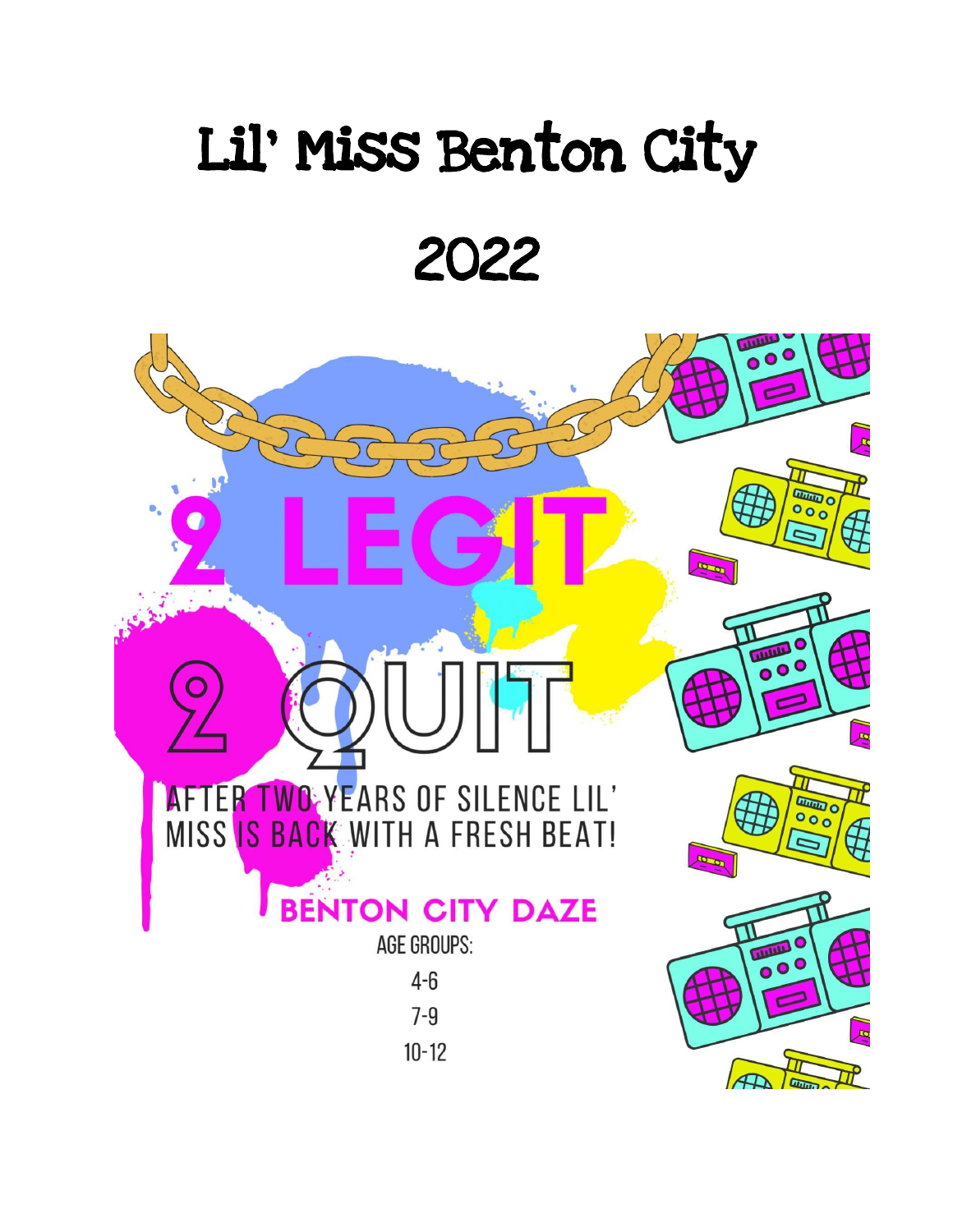# Little Miss Benton City Pageant

# Age Of Contestants:

All contestants must be 4 years of age by March 1st. All participants must be able to show proof of residency.

### Age Groups:

Mini Miss: 4-6 years of age. Age 4 but not older than 6 by September 1st, 2022. Little Miss: 7-9 years of age. Age 7 but not older than 9 by September 1st, 2022. Jr. Miss: 10-12 years of age. Age 10 but not older than 12 by September 1st, 2022

# Parent Consent Form:

(See attached form)

# Entry Fee:

There is a \$40.00 entry fee that goes towards pictures of the contestants for flyers and picture banners.

# Sponsors:

All contestants must have a sponsor. The sponsor fee is a minimum of \$50.00. The money from the sponsor fee goes towards the purchase of the sashes, tiaras, flowers, float decorations, and other pageant related costs. Checks made payable to: Shara Morgan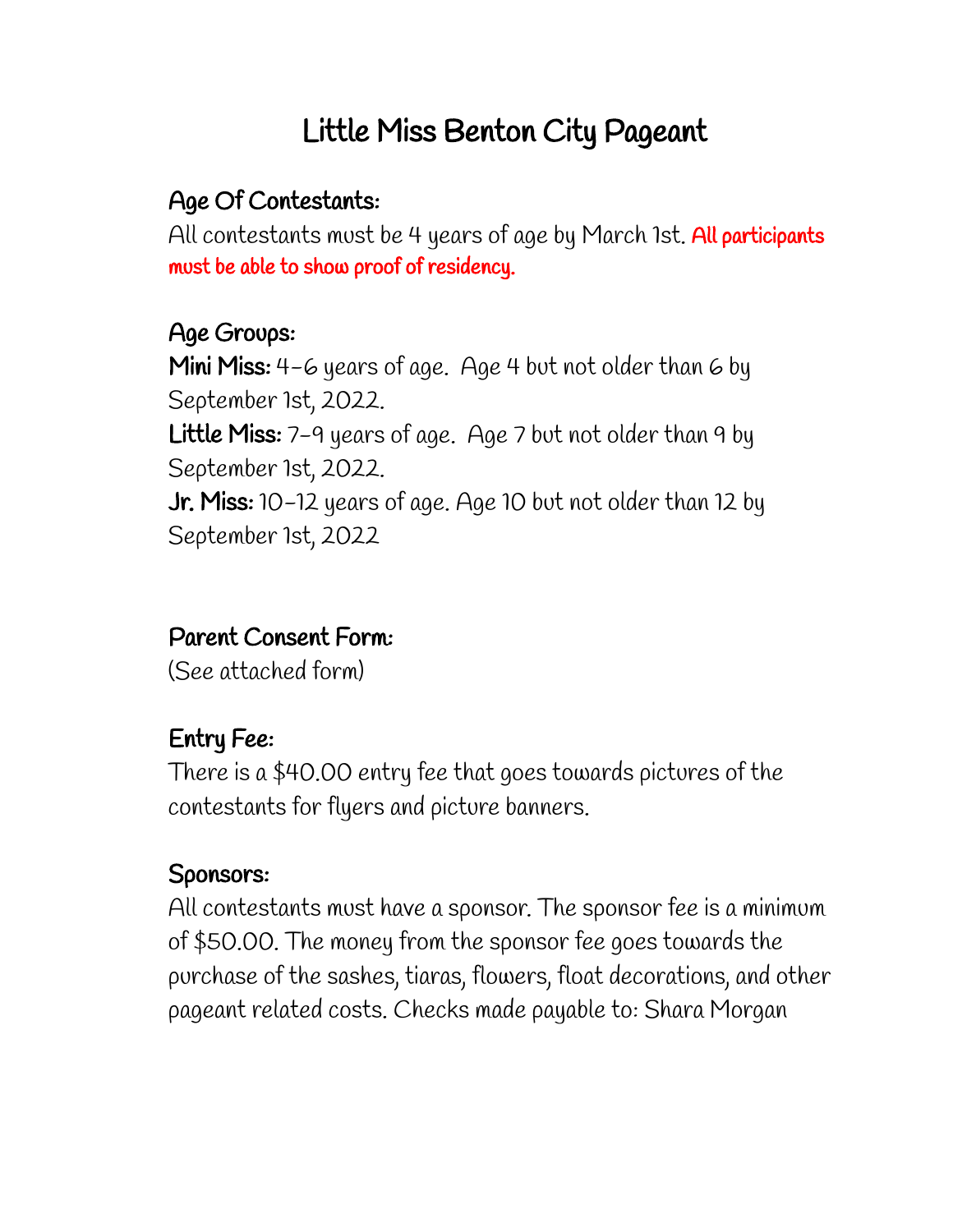#### Practice Questions:

(See attached sheet)

These are very easy questions that the child can practice before the event. During the event, the announcer will ask your child two/three of these questions so make sure you practice all of them.

#### Parent/Guardian Participation:

All parents/guardians are asked to help with decorating the float. It takes a lot of time and effort to get all of this done in a short period of time. You are required to be at all of the scheduled practices so you know what is planned and so that you are able to practice with your child at home.

#### Parade Participation:

All contestants will be entered into the parade. We also ask that a parent/guardian walks in the parade alongside the float to carry their child's picture banner and to help keep everything under control. The parent/guardian may throw candy but the girls won't be able to throw from the float due to safety concerns.

#### Parade Liability Form:

(See attached form)

This must be signed and turned in by the parent/guardian at the first meeting.

Duties and Responsibilities of Little Miss: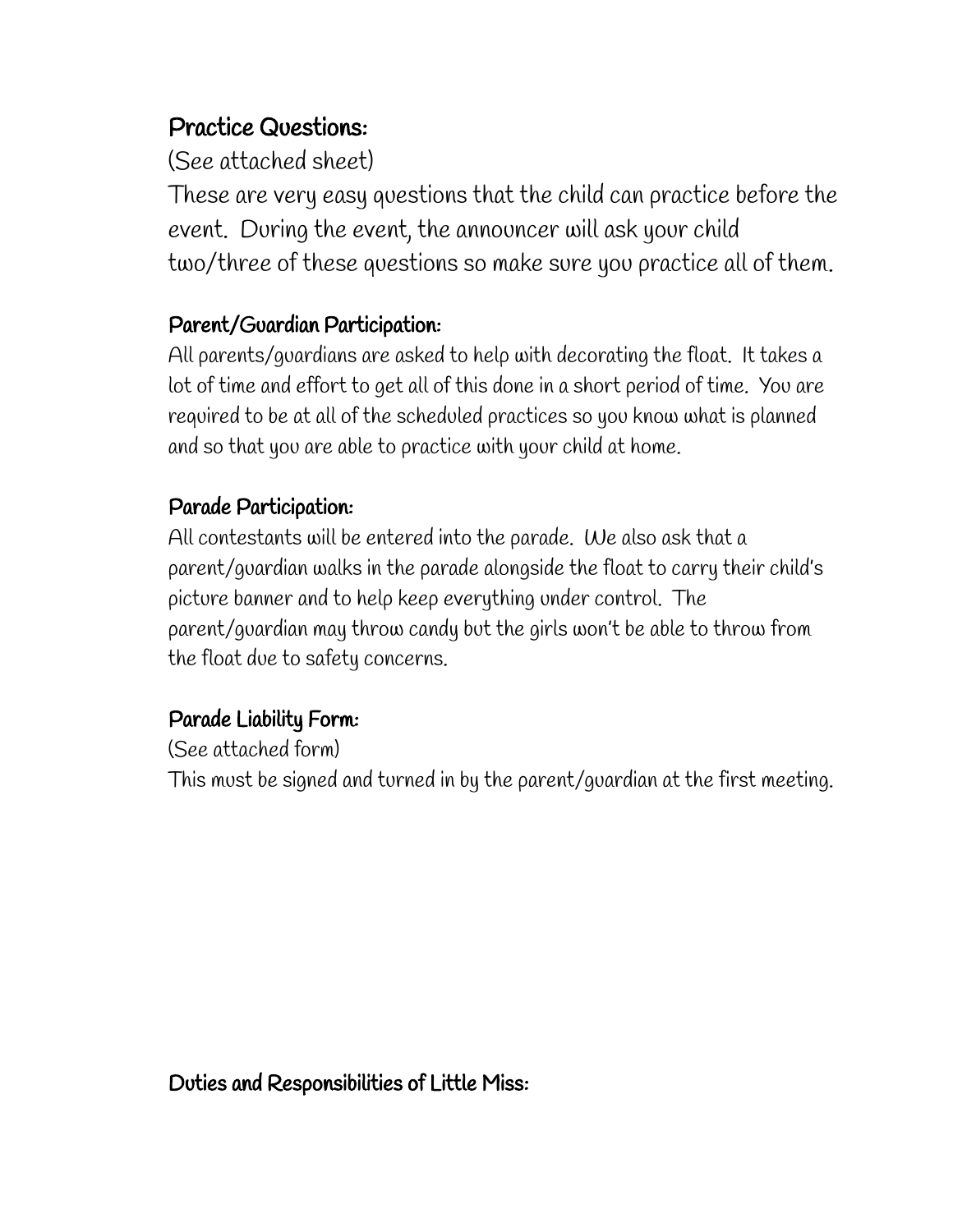If your child wins a title you will have responsibilities to attend certain events in Benton City.

#### Events:

#### Required Events

\*Benton City 4th of July flag raising ceremony and parade

\*Benton City Daze parade and attend Little Miss the following year to crown the next Little Miss BC

\*Winterfest Parade

\*Optional events to attend:

Prosser parade, West Richland parade, Benton City car show, National Night Out, and other Chamber of Commerce events.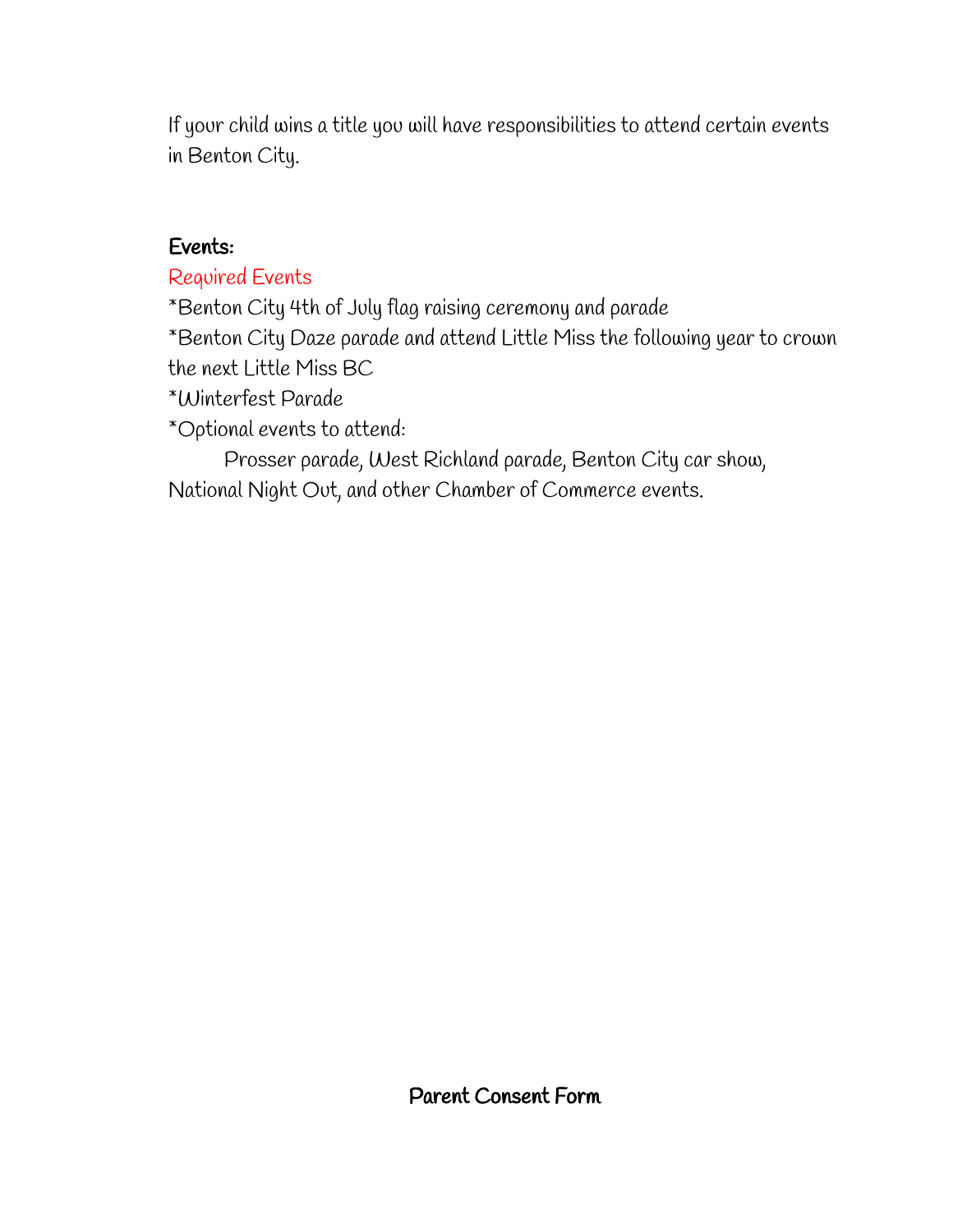#### Mini Miss Benton City Little Miss Benton City Jr. Miss Benton City

I,\_\_\_\_\_\_\_\_\_\_\_\_\_\_\_\_\_\_\_give my child \_\_\_\_\_\_\_\_\_\_\_\_\_\_\_\_\_\_\_\_\_ permission to enter the Little Miss Benton City Pageant. We have read the Rules and Information packet and understand all the information. I will pay the registration fee of \$40.00 and obtain a sponsorship in the minimum amount of \$50.00 (payable to: Benton City Chamber of Commerce Attn: Little Miss).

If you have any questions, please feel free to contact the Chamber of Commerce at (509) 588-4984, Shara Morgan (509) 551-7808, or SharaMorgan05@gmail.com.

| Parent/Guardian Name:(Print)_______________________________ |
|-------------------------------------------------------------|
|                                                             |
|                                                             |
|                                                             |
| $E$ mail: ______________________                            |
|                                                             |

| Parent/Guardian Signature: _________________________________ |
|--------------------------------------------------------------|
| Date:                                                        |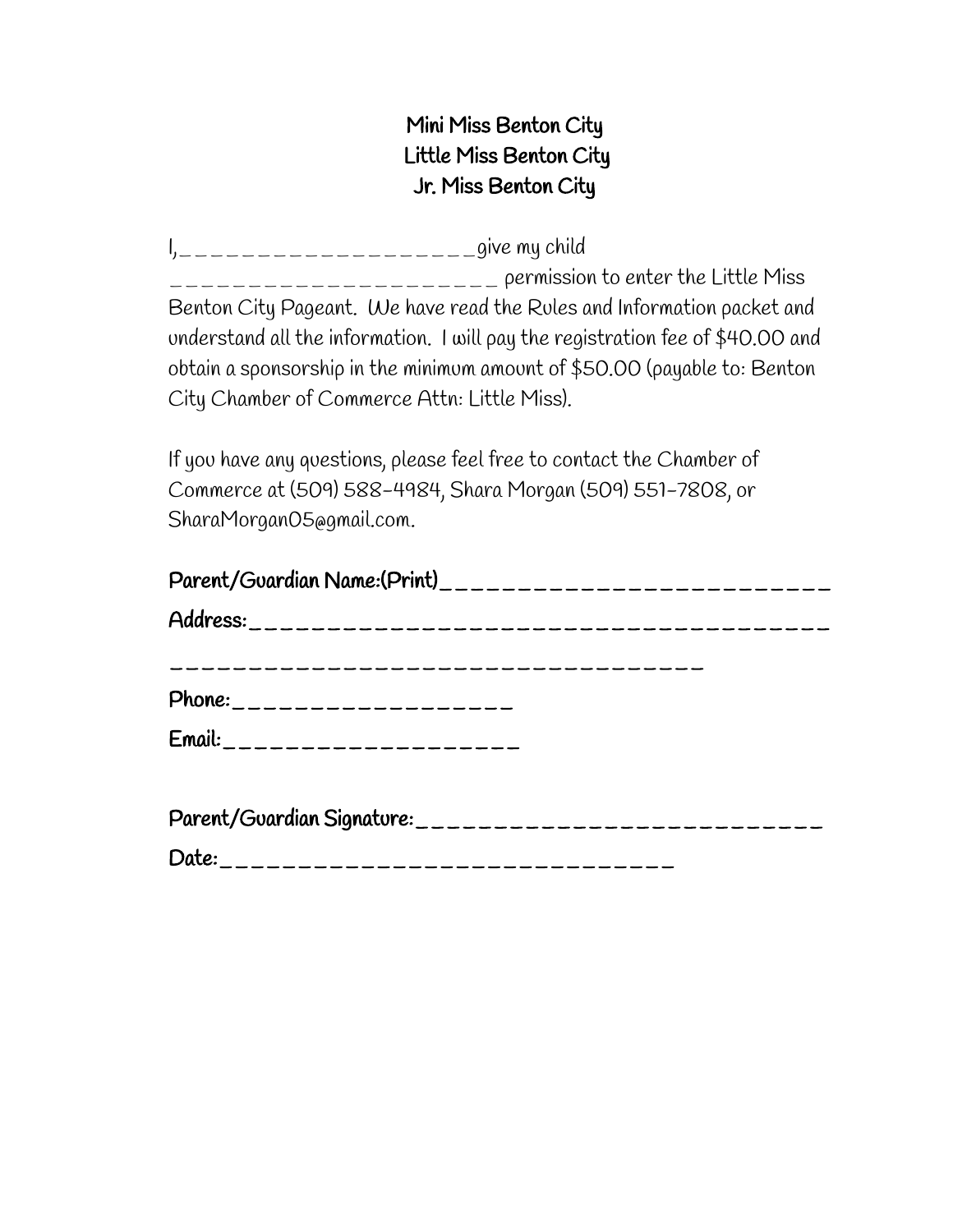#### Benton City Daze Parade Release Form Little Miss Benton City Pageant

I,\_\_\_\_\_\_\_\_\_\_\_\_\_\_\_\_\_\_\_\_\_\_, do hereby release, discharge, and hold harmless the Washington State Transportation Commission, Washington State Department of Transportation, Washington State Patrol and their agents and employees from all claims, demands, and causes of action of every kind whatsoever for any damage, loss or injuries, known or unknown, foreseen or unforeseen which may result from my participation in the Benton City Daze Parade involving state highways.

I also do hereby release, discharge, and hold harmless the city of Benton CIty and the Chamber of Commerce and their agents, employees, and volunteers from all claims, demands, and causes of action of every kind whatsoever for any damage, loss, or injuries, known or unknown, foreseen or unforeseen which may result from my participation in the Benton City Daze Parade.

The Benton City Chamber of Commerce, its agents or representatives reserve the right to refuse entrance or to expel any individual or entity from the Benton City Daze Parade.

| Print Name:                      |  |
|----------------------------------|--|
| Signature:                       |  |
| Date:<br>----------------------- |  |